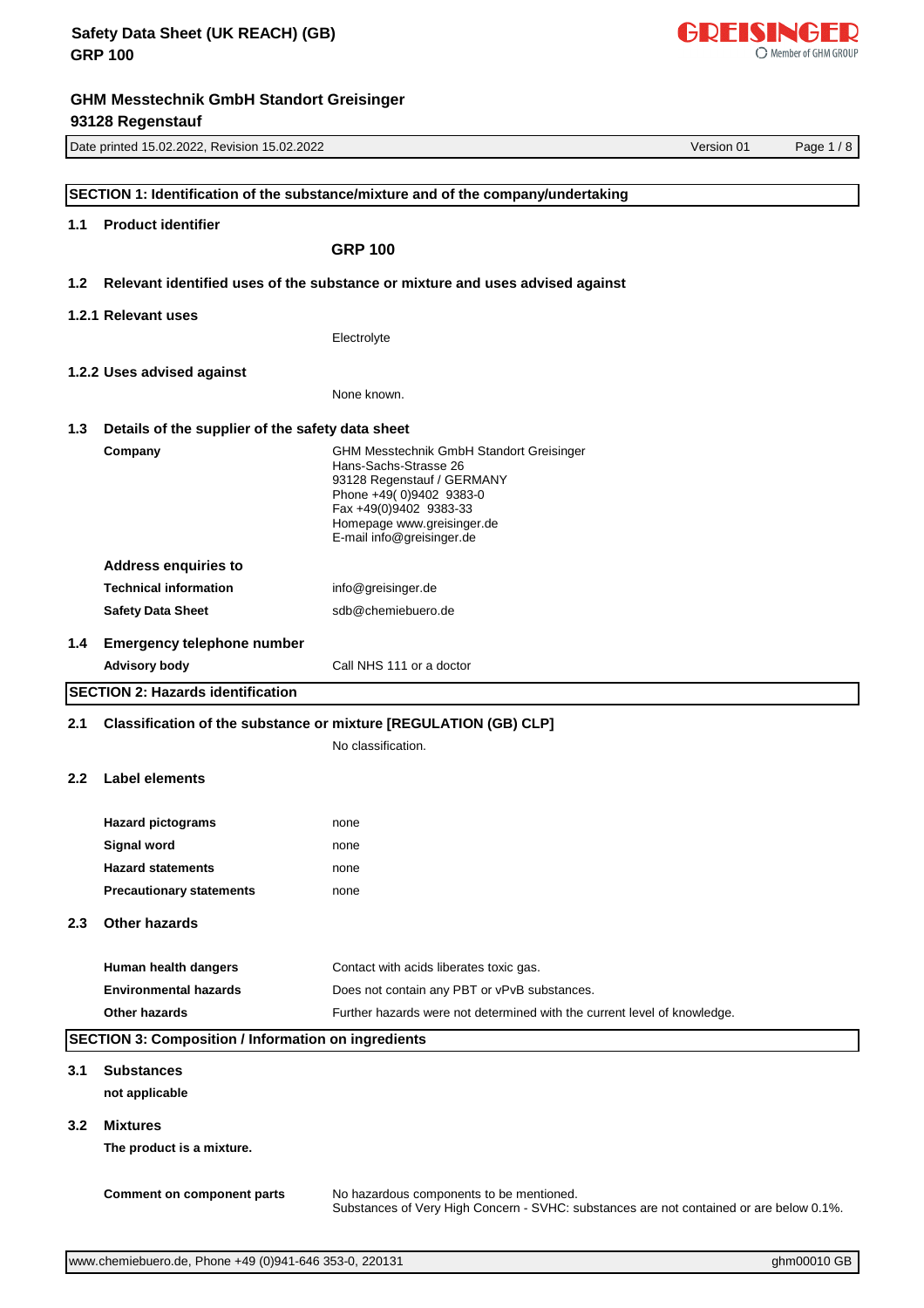# **GHM Messtechnik GmbH Standort Greisinger 93128 Regenstauf**

Date printed 15.02.2022, Revision 15.02.2022 Version 01 Page 2 / 8

|     | <b>SECTION 4: First aid measures</b>                        |                                                                                                                                                                                      |
|-----|-------------------------------------------------------------|--------------------------------------------------------------------------------------------------------------------------------------------------------------------------------------|
| 4.1 | Description of first aid measures                           |                                                                                                                                                                                      |
|     | <b>General information</b>                                  | Change soaked clothing.                                                                                                                                                              |
|     |                                                             |                                                                                                                                                                                      |
|     | Inhalation                                                  | Ensure supply of fresh air.                                                                                                                                                          |
|     | <b>Skin contact</b>                                         | When in contact with skin, clean with water.                                                                                                                                         |
|     | Eye contact                                                 | Rinse cautiously with water for several minutes. Remove contact lenses, if present and easy<br>to do. Continue rinsing.<br>If eye irritation persists: Get medical advice/attention. |
|     | Ingestion                                                   | Rinse out mouth and give plenty of water to drink.<br>Do not induce vomiting.<br>Seek medical advice.                                                                                |
| 4.2 | Most important symptoms and effects, both acute and delayed |                                                                                                                                                                                      |
|     |                                                             | No information available.                                                                                                                                                            |
| 4.3 |                                                             | Indication of any immediate medical attention and special treatment needed                                                                                                           |
|     |                                                             | Treat symptomatically.                                                                                                                                                               |
|     |                                                             |                                                                                                                                                                                      |
|     | <b>SECTION 5: Fire-fighting measures</b>                    |                                                                                                                                                                                      |
| 5.1 | <b>Extinguishing media</b>                                  |                                                                                                                                                                                      |
|     | Suitable extinguishing media                                | Product itself is non-combustible. Fire extinguishing method of surrounding areas must be<br>considered.                                                                             |
|     | Extinguishing media that must not<br>be used                | Full water jet                                                                                                                                                                       |
| 5.2 | Special hazards arising from the substance or mixture       |                                                                                                                                                                                      |
|     |                                                             | Risk of formation of toxic pyrolysis products.                                                                                                                                       |
|     |                                                             |                                                                                                                                                                                      |
| 5.3 | <b>Advice for firefighters</b>                              |                                                                                                                                                                                      |
|     |                                                             | Use self-contained breathing apparatus.                                                                                                                                              |
|     |                                                             | Fire residues and contaminated firefighting water must be disposed of in accordance within<br>the local regulations.                                                                 |
|     | <b>SECTION 6: Accidental release measures</b>               |                                                                                                                                                                                      |
| 6.1 |                                                             | Personal precautions, protective equipment and emergency procedures                                                                                                                  |
|     |                                                             | Use personal protective equipment (protective gloves).                                                                                                                               |
|     |                                                             |                                                                                                                                                                                      |
| 6.2 | <b>Environmental precautions</b>                            |                                                                                                                                                                                      |
|     |                                                             | Do not discharge into the drains/surface waters/groundwater.                                                                                                                         |
| 6.3 | Methods and material for containment and cleaning up        |                                                                                                                                                                                      |
|     |                                                             | Take up with absorbent material (e.g. general-purpose binder).                                                                                                                       |
|     |                                                             | Dispose of absorbed material in accordance within the regulations.                                                                                                                   |
| 6.4 | <b>Reference to other sections</b>                          |                                                                                                                                                                                      |
|     |                                                             | See SECTION 8+13                                                                                                                                                                     |
|     |                                                             |                                                                                                                                                                                      |

 $\overline{\phantom{a}}$ 

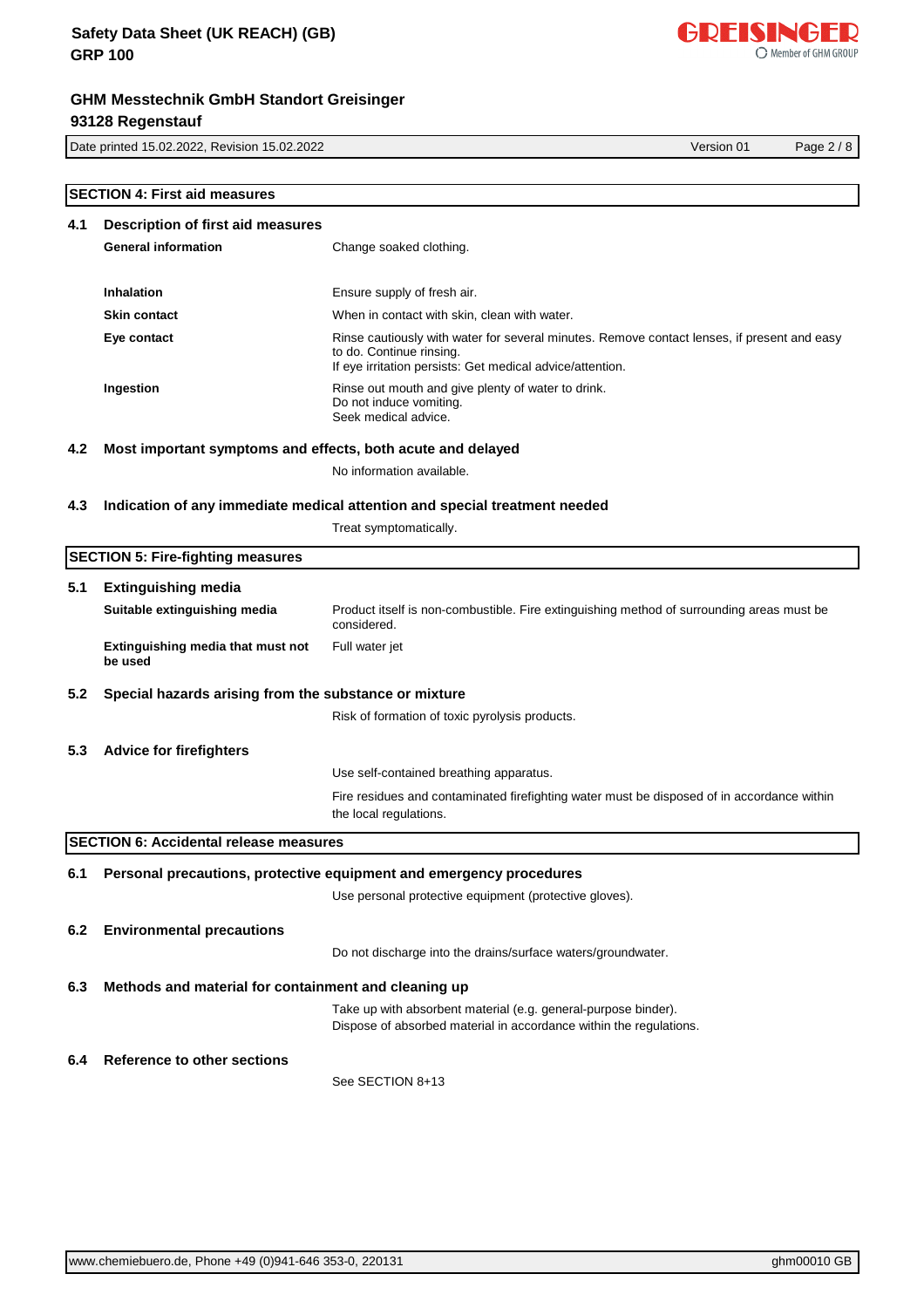Do not store together with food and animal food/diet. Do not store together with acids. Keep container tightly closed. **7.3 Specific end use(s)** See product use, SECTION 1.2 **SECTION 8: Exposure controls / personal protection 8.1 Control parameters Ingredients with occupational exposure limits to be monitored (GB)** not applicable **8.2 Exposure controls Additional advice on system design** Ensure adequate ventilation on workstation. **Eye protection If there is a risk of splashing:** 

# **SECTION 7: Handling and storage**

### **7.1 Precautions for safe handling**

Avoid contact with eyes and skin.

Wash face and/or hands before break and end of work. Do not eat, drink or smoke when using this product. Take off contaminated clothing and wash before reuse.

#### **7.2 Conditions for safe storage, including any incompatibilities**

Prevent penetration into the ground.

| Eye protection                                                 | If there is a risk of splashing:<br>safety glasses (EN 166:2001)                                                                                               |  |
|----------------------------------------------------------------|----------------------------------------------------------------------------------------------------------------------------------------------------------------|--|
| <b>Hand protection</b>                                         | 0.4 mm; Nitrile rubber, >480 min (EN 374-1/-2/-3).<br>The details concerned are recommendations. Please contact the glove supplier for further<br>information. |  |
| <b>Skin protection</b>                                         | light protective clothing                                                                                                                                      |  |
| Other                                                          | Avoid contact with eyes and skin.                                                                                                                              |  |
| <b>Respiratory protection</b>                                  | Not required under normal conditions.                                                                                                                          |  |
| <b>Thermal hazards</b>                                         | See SECTION 7.                                                                                                                                                 |  |
| Delimitation and monitoring of the<br>environmental exposition | Protect the environment by applying appropriate control measures to prevent or limit<br>emissions.                                                             |  |



Date printed 15.02.2022, Revision 15.02.2022 Version 01 Page 3 / 8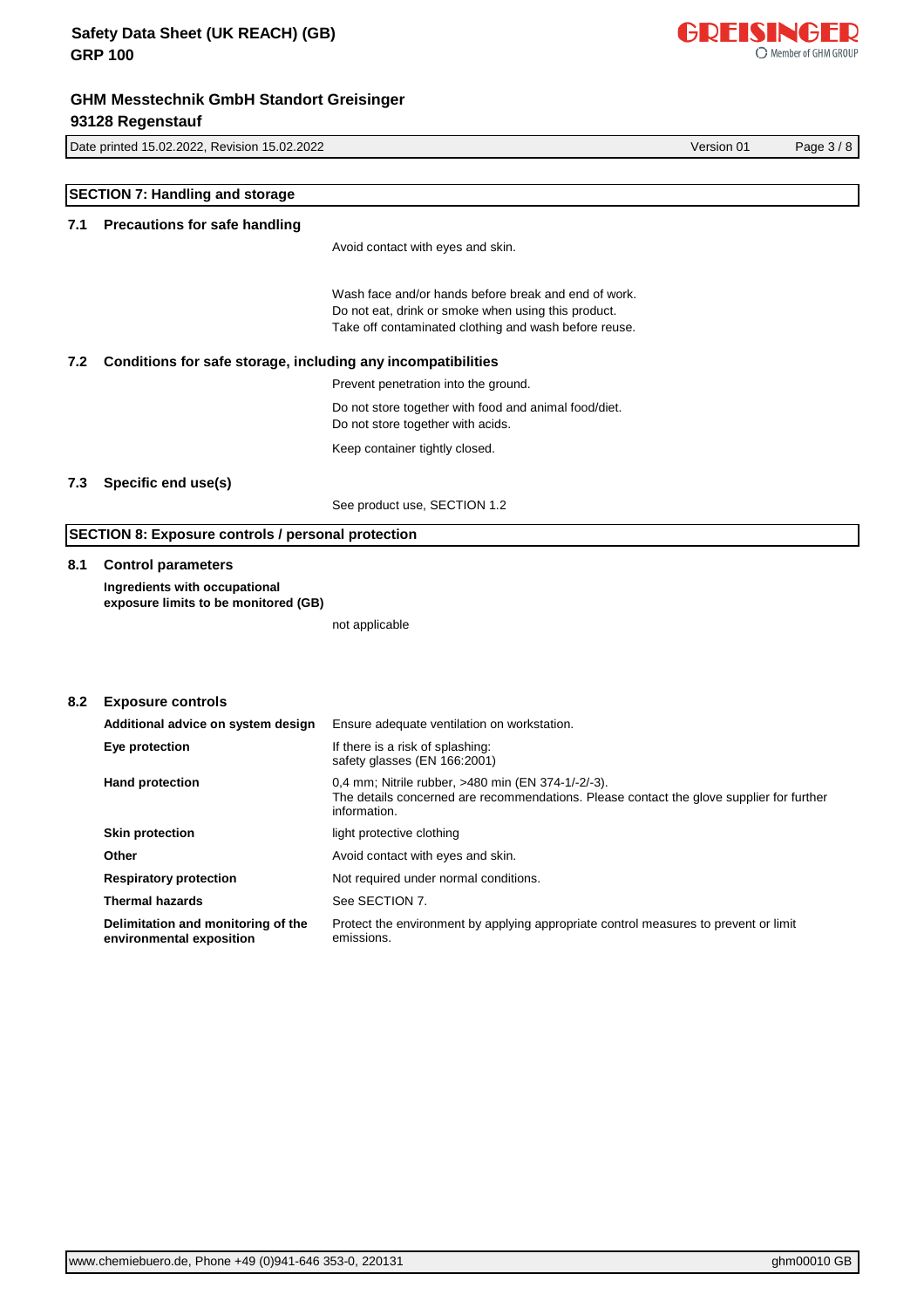# **GHM Messtechnik GmbH Standort Greisinger 93128 Regenstauf**

Date printed 15.02.2022, Revision 15.02.2022 Version 01 Page 4 / 8

**SECTION 9: Physical and chemical properties**

| 9.1 | Information on basic physical and chemical properties  |                           |
|-----|--------------------------------------------------------|---------------------------|
|     | <b>Physical state</b>                                  | liquid                    |
|     | Color                                                  | yellowish                 |
|     | Odor                                                   | odourless                 |
|     | <b>Odour threshold</b>                                 | not determined            |
|     | pH-value                                               | 7                         |
|     | pH-value [1%]                                          | not determined            |
|     | <b>Boiling point [°C]</b>                              | not determined            |
|     | Flash point [°C]                                       | not applicable            |
|     | Flammability (solid, gas) [°C]                         | not applicable            |
|     | Lower explosion limit                                  | not applicable            |
|     | <b>Upper explosion limit</b>                           | not applicable            |
|     | <b>Oxidising properties</b>                            | no                        |
|     | Vapour pressure/gas pressure [kPa]                     | not determined            |
|     | Density [g/cm <sup>3</sup> ]                           | 1,01                      |
|     | <b>Relative density</b>                                | not determined            |
|     | Bulk density [kg/m <sup>3</sup> ]                      | not applicable            |
|     | Solubility in water                                    | completely miscible       |
|     | Solubility other solvents                              | No information available. |
|     | Partition coefficient [n-octanol/water] not determined |                           |
|     | Kinematic viscosity                                    | not determined            |
|     | <b>Relative vapour density</b>                         | not determined            |
|     | <b>Evaporation speed</b>                               | not determined            |
|     | Melting point [°C]                                     | not determined            |
|     | Auto-ignition temperature                              | not self-igniting         |
|     | Decomposition temperature [°C]                         | not determined            |
|     | <b>Particle characteristics</b>                        | not applicable            |
| 9.2 | <b>Other information</b>                               |                           |

none

**SECTION 10: Stability and reactivity**

### **10.1 Reactivity**

See SECTION 10.3.

#### **10.2 Chemical stability**

Stable under recommended storage conditions.

#### **10.3 Possibility of hazardous reactions**

Contact with acids liberates toxic gases.

#### **10.4 Conditions to avoid**

Strong heating.

### **10.5 Incompatible materials**

See SECTION 10.3.

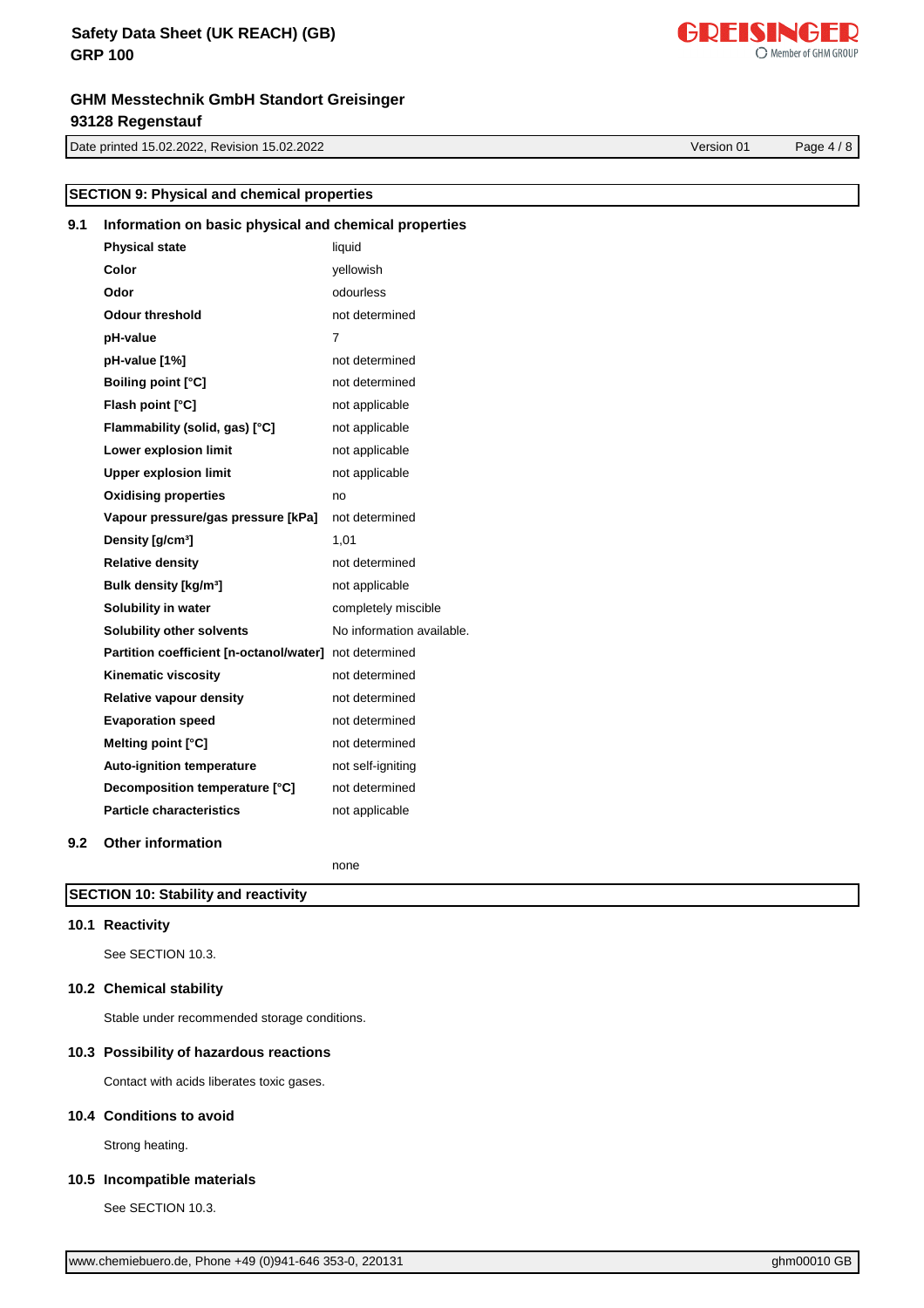Date printed 15.02.2022, Revision 15.02.2022 Version 01 Page 5 / 8

| ww.chemiebuero.de, Phone +49 (0)941-646 353-0, 220131 |
|-------------------------------------------------------|
|-------------------------------------------------------|

### **10.6 Hazardous decomposition products**

**Acute oral toxicity**

No hazardous decomposition products known.

### **SECTION 11: Toxicological information**

#### **11.1 Information on hazard classes as defined in Regulation (EC) No 1272/2008**

| <b>SECTION 12: Ecological information</b>             |                                                                                    |
|-------------------------------------------------------|------------------------------------------------------------------------------------|
| Other information                                     | none                                                                               |
| <b>Endocrine disrupting properties</b>                | Contains no ingredients with endocrine-disrupting properties.                      |
| 11.2 Information on other hazards                     |                                                                                    |
|                                                       | Toxicological data of complete product are not available.                          |
| <b>General remarks</b>                                |                                                                                    |
| <b>Aspiration hazard</b>                              | Based on the available information, the classification criteria are not fulfilled. |
| Carcinogenicity                                       | Based on the available information, the classification criteria are not fulfilled. |
| <b>Reproduction toxicity</b>                          | Based on the available information, the classification criteria are not fulfilled. |
| <b>Mutagenicity</b>                                   | Based on the available information, the classification criteria are not fulfilled. |
| Specific target organ toxicity -<br>repeated exposure | Based on the available information, the classification criteria are not fulfilled. |
| Specific target organ toxicity -<br>single exposure   | Based on the available information, the classification criteria are not fulfilled. |
| Respiratory or skin sensitisation                     | Based on the available information, the classification criteria are not fulfilled. |
| <b>Skin corrosion/irritation</b>                      | Based on the available information, the classification criteria are not fulfilled. |
| Serious eye damage/irritation                         | Based on the available information, the classification criteria are not fulfilled. |
| Acute inhalational toxicity                           |                                                                                    |
| <b>Acute dermal toxicity</b>                          |                                                                                    |
| <b>ACUTE OF ALL TOXICITY</b>                          |                                                                                    |

#### **12.1 Toxicity**

#### **12.2 Persistence and degradability**

| <b>Behaviour in environment</b><br>compartments | No information available. |
|-------------------------------------------------|---------------------------|
| Behaviour in sewage plant                       | No information available. |
| <b>Biological degradability</b>                 | No information available. |

#### **12.3 Bioaccumulative potential**

No information available.

#### **12.4 Mobility in soil**

Spillages may penetrate the soil causing ground water contamination.

### **12.5 Results of PBT and vPvB assessment**

Based on all available information not to be classified as PBT or vPvB respectively.

### **12.6 Endocrine disrupting properties**

Contains no ingredients with endocrine-disrupting properties.

#### **12.7 Other adverse effects**

Do not discharge product unmonitored into the environment or into the drainage.

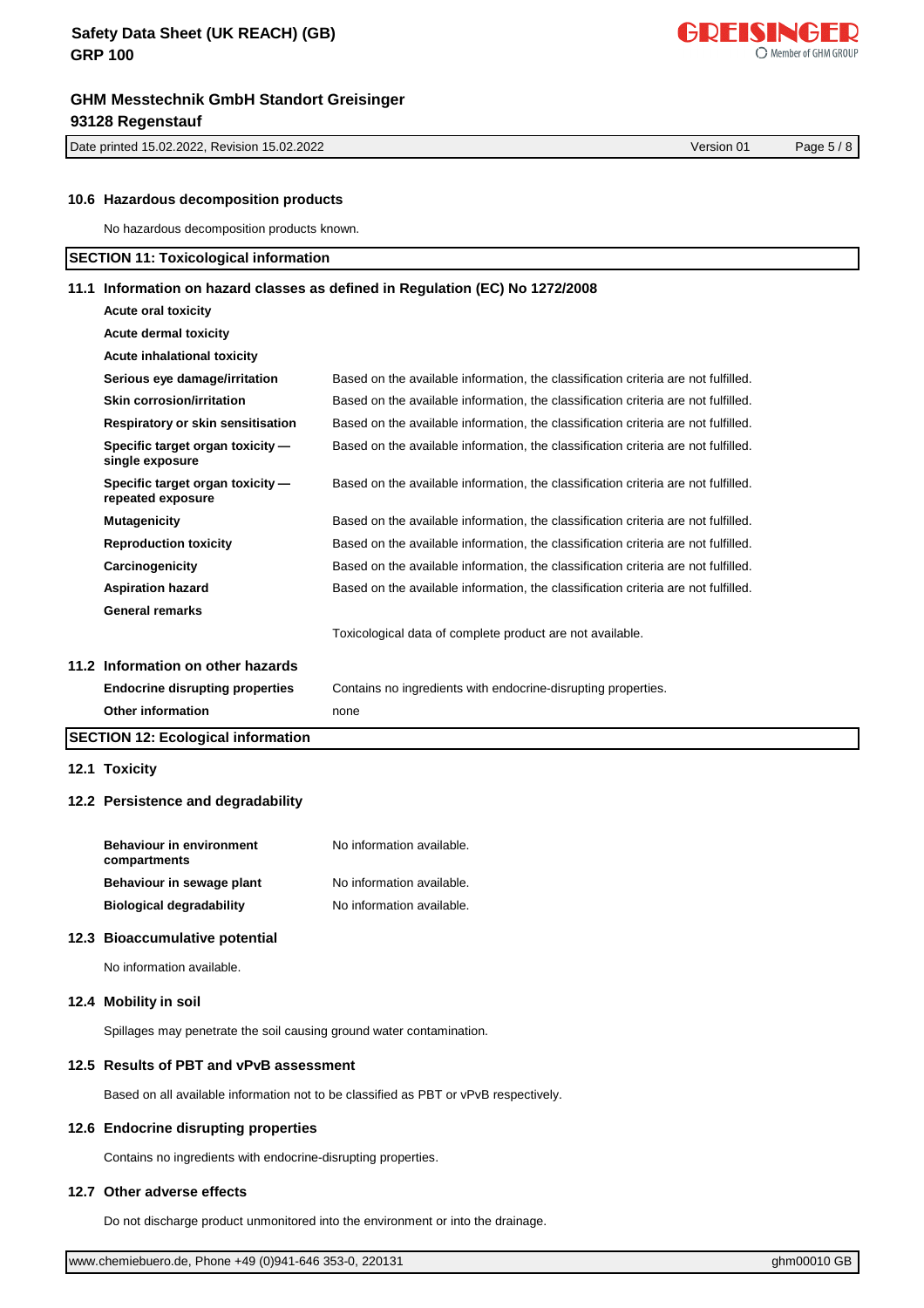### **GHM Messtechnik GmbH Standort Greisinger 93128 Regenstauf**

Date printed 15.02.2022, Revision 15.02.2022 Version 01 Page 6 / 8

[www.chemiebuero.de](http://www.chemiebuero.de), Phone +49 (0)941-646 353-0, 220131 **GBT 1000010 GBT 100010 GBT 100010 GBT** 1000010 GBT 1000010

| Version 01 |  |
|------------|--|
|            |  |

# **SECTION 13: Disposal considerations**

### **13.1 Waste treatment methods**

Waste material must be disposed of in accordance with the Directive on waste 2008/98/EC as well as other national and local regulations. It is not possible to determine a waste code for this product in accordance with the European Waste Catalogue (EWC) since it is only possible to classify it according to how it is used by the customer. The waste code is to be determined within the EU in liaison with the waste-disposal operator.

| <b>Product</b>                                                    |                                                                            |
|-------------------------------------------------------------------|----------------------------------------------------------------------------|
|                                                                   | Coordinate disposal with the disposal contractor/authorities if necessary. |
| Waste no. (recommended)                                           | 060399                                                                     |
| <b>Contaminated packaging</b>                                     |                                                                            |
|                                                                   | Packaging that cannot be cleaned should be disposed of as for product.     |
| Waste no. (recommended)                                           | 150102                                                                     |
| <b>SECTION 14: Transport information</b>                          |                                                                            |
| 14.1 UN number or ID number                                       |                                                                            |
| Transport by land according to<br><b>ADR/RID</b>                  | not applicable                                                             |
| <b>Inland navigation (ADN)</b>                                    | not applicable                                                             |
| Marine transport in accordance with not applicable<br><b>IMDG</b> |                                                                            |
| Air transport in accordance with IATA not applicable              |                                                                            |
| 14.2 UN proper shipping name                                      |                                                                            |
| Transport by land according to<br><b>ADR/RID</b>                  | NO DANGEROUS GOODS                                                         |
| <b>Inland navigation (ADN)</b>                                    | NO DANGEROUS GOODS                                                         |
| <b>IMDG</b>                                                       | Marine transport in accordance with NOT CLASSIFIED AS "DANGEROUS GOODS"    |
|                                                                   | Air transport in accordance with IATA NOT CLASSIFIED AS "DANGEROUS GOODS"  |
| 14.3 Transport hazard class(es)                                   |                                                                            |
| Transport by land according to<br><b>ADR/RID</b>                  | not applicable                                                             |
| <b>Inland navigation (ADN)</b>                                    | not applicable                                                             |
| Marine transport in accordance with not applicable<br><b>IMDG</b> |                                                                            |
| Air transport in accordance with IATA not applicable              |                                                                            |

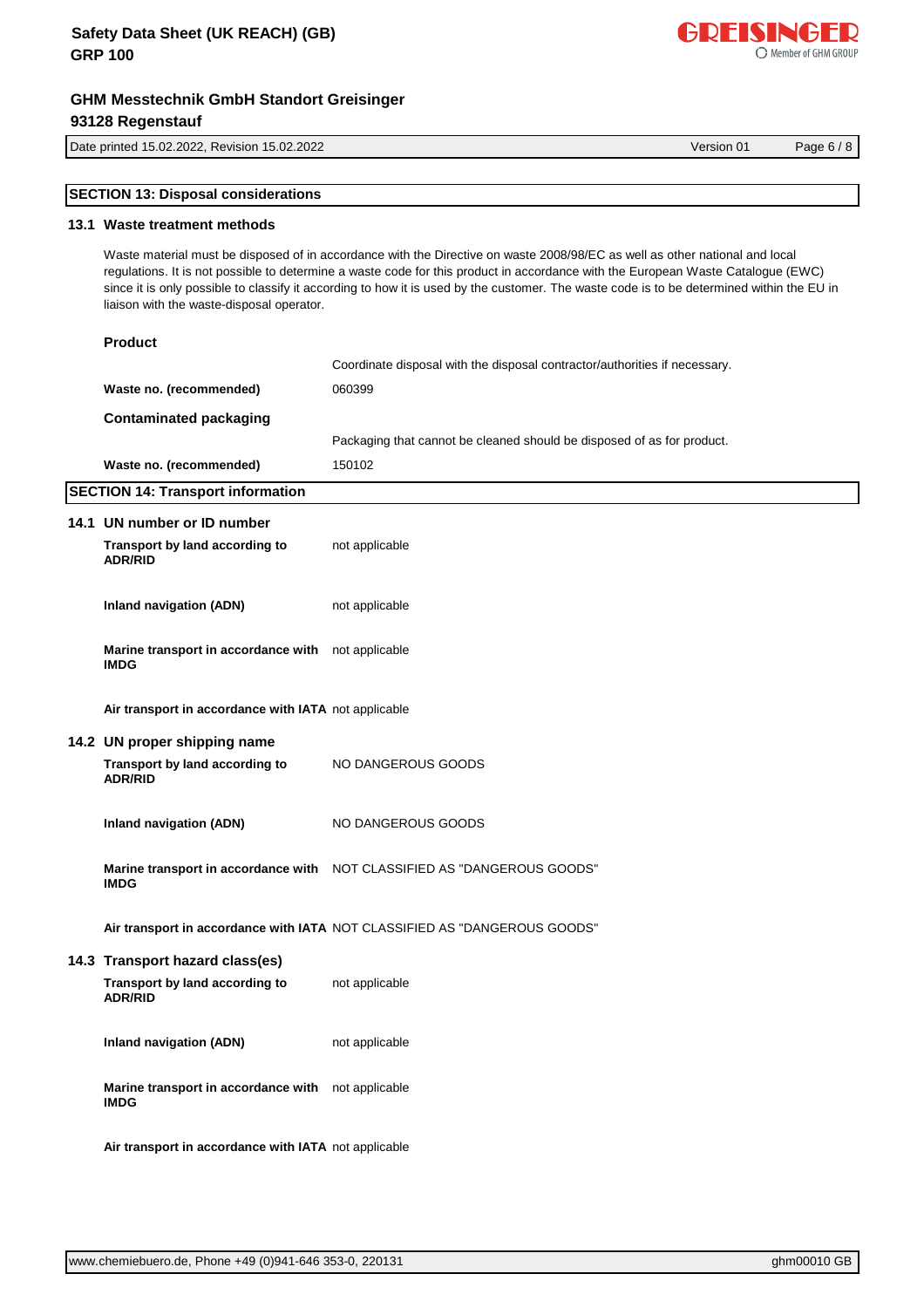

GDEISINGED

O Member of GHM GROUP

| 14.4 Packing group                                                |                |
|-------------------------------------------------------------------|----------------|
| Transport by land according to<br><b>ADR/RID</b>                  | not applicable |
| Inland navigation (ADN)                                           | not applicable |
| Marine transport in accordance with not applicable<br><b>IMDG</b> |                |
| Air transport in accordance with IATA not applicable              |                |
| 14.5 Environmental hazards                                        |                |
| Transport by land according to<br><b>ADR/RID</b>                  | no             |
| Inland navigation (ADN)                                           | no             |
| Marine transport in accordance with<br><b>IMDG</b>                | no             |
| Air transport in accordance with IATA no                          |                |
| 14.6 Special precautions for user                                 |                |

Relevant information under SECTION 6 to 8.

#### **14.7 Maritime transport in bulk according to IMO instruments**

not applicable

# **SECTION 15: Regulatory information 15.1 Safety, health and environmental regulations/legislation specific for the substance or mixture**

| <b>EEC-REGULATIONS</b>                          | 2008/98/EC 2000/532/EC); 2010/75/EU; 2004/42/EC; (EC) 648/2004; (EC) 1907/2006<br>(REACH); (EU) 1272/2008; 75/324/EEC ((EC) 2016/2037); (EU) 2020/878; (EU) 2016/131;<br>(EU) 517/2014 |
|-------------------------------------------------|----------------------------------------------------------------------------------------------------------------------------------------------------------------------------------------|
| <b>TRANSPORT-REGULATIONS</b>                    | ADR (2021); IMDG-Code (2021, 40. Amdt.); IATA-DGR (2022)                                                                                                                               |
| <b>NATIONAL REGULATIONS (GB):</b>               | EH40/2005 Workplace exposure limits (Second edition, published December 2011); UK<br>REACH: GB CLP.                                                                                    |
| - Observe employment restrictions<br>for people | no                                                                                                                                                                                     |
| - VOC (2010/75/CE)                              | not applicable                                                                                                                                                                         |
| 15.2 Chemical safety assessment                 |                                                                                                                                                                                        |
|                                                 | not applicable                                                                                                                                                                         |